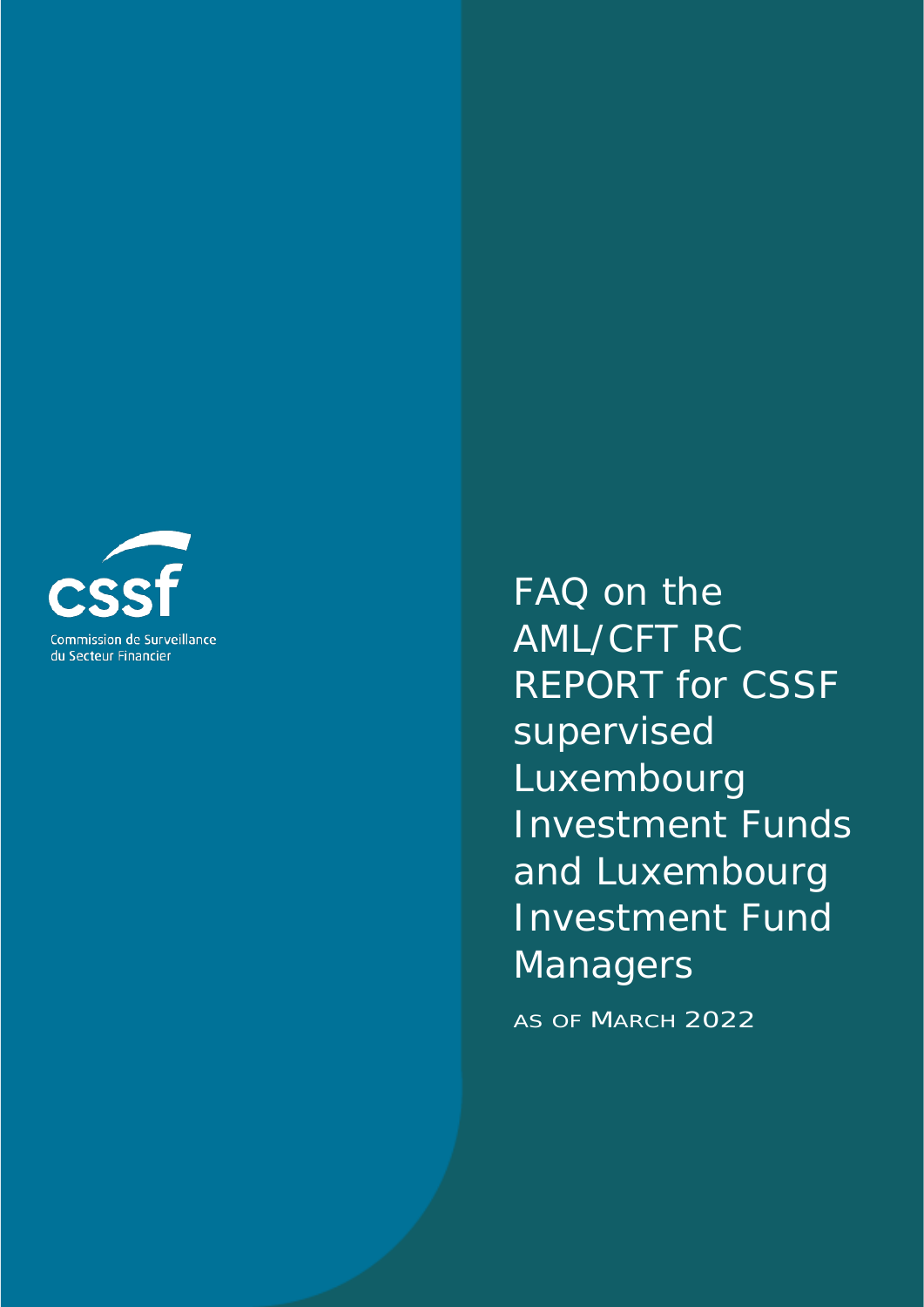

# **FAQ on the AML/CFT RC REPORT for CSSF supervised Luxembourg Investment Funds and Luxembourg Investment Fund Managers**

#### **CONTENTS**

| <b>CONTEXT</b> |                                                                                                                           | 3 |
|----------------|---------------------------------------------------------------------------------------------------------------------------|---|
| Q1.            | Which entities are required to write and submit an<br>AML/CFT RC report to the CSSF?                                      | 4 |
| Q2.            | Should an entity be dissolved and placed into non-judicial<br>liquidation, shall an AML/CFT RC report still be submitted? | 4 |
|                |                                                                                                                           |   |
| O3.            | What is the submission deadline for the AML/CFT RC<br>report?                                                             | 5 |
| Q4.            | How should the AML/CFT RC report be transmitted to the<br>CSSF?                                                           | 5 |
| Q5.            | Shall the AML/CFT RC report be signed by the RC?                                                                          | 5 |
| Q6.            | Should "no findings" be reported in the AML/CFT RC<br>report?                                                             | 5 |
| Q7.            | What should the AML/CFT RC report contain?                                                                                | 6 |
| Q8.            | What do you mean by "results of AML/CFT due diligence"?                                                                   |   |
|                |                                                                                                                           | 7 |
| Q9.            | RC's liability irrespective of his/her<br>Extent of the<br>nomination date                                                | 7 |
| Q10.           | Can the failure to submit an RC report lead to sanctions<br>by the CSSF?                                                  | 8 |
|                |                                                                                                                           |   |

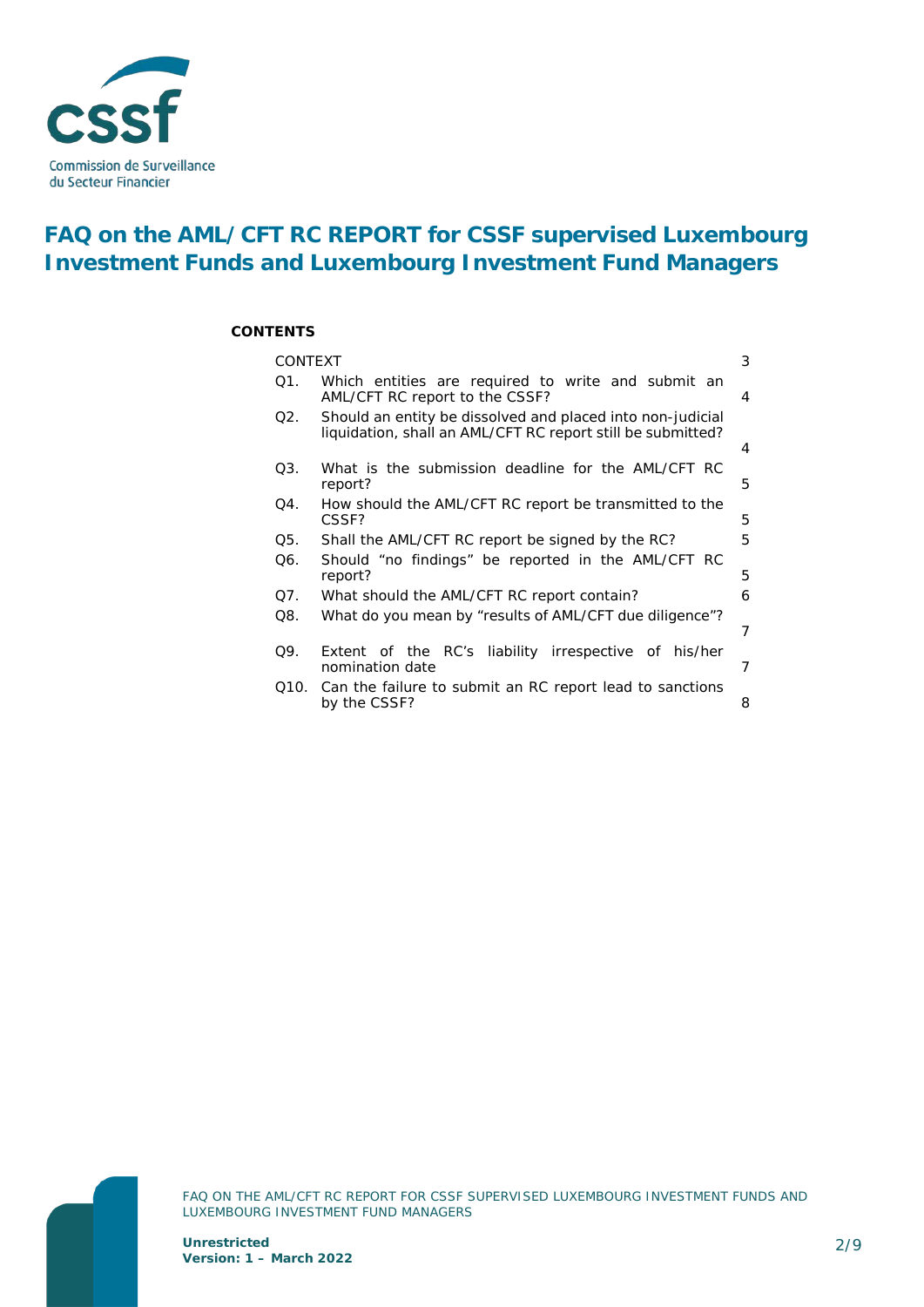

# **FAQ on the AML/CFT RC REPORT for CSSF supervised Luxembourg Investment Funds and Luxembourg Investment Fund Managers**

## <span id="page-2-0"></span>**CONTEXT**

This document is of interest for Luxembourg investment funds and Luxembourg Investment Fund Managers which are supervised by the CSSF for AML/CFT purposes.

The present document refers to a list of questions & answers (FAQ) in relation to the completion and transmission of the AML/CFT compliance officer<sup>1</sup>'s summary report (hereinafter the "AML/CFT RC report") as defined in Article 42 (6) and 42 (7) of the CSSF Regulation No 12-02 of 14 December 2012 on the fight against money laundering and terrorist financing (hereinafter "AML/CFT"), as amended (hereinafter the "RCSSF 12-02").

<span id="page-2-1"></span>*<sup>1</sup> Responsible of the Control (in French: responsable du contrôle) (hereafter the "RC")*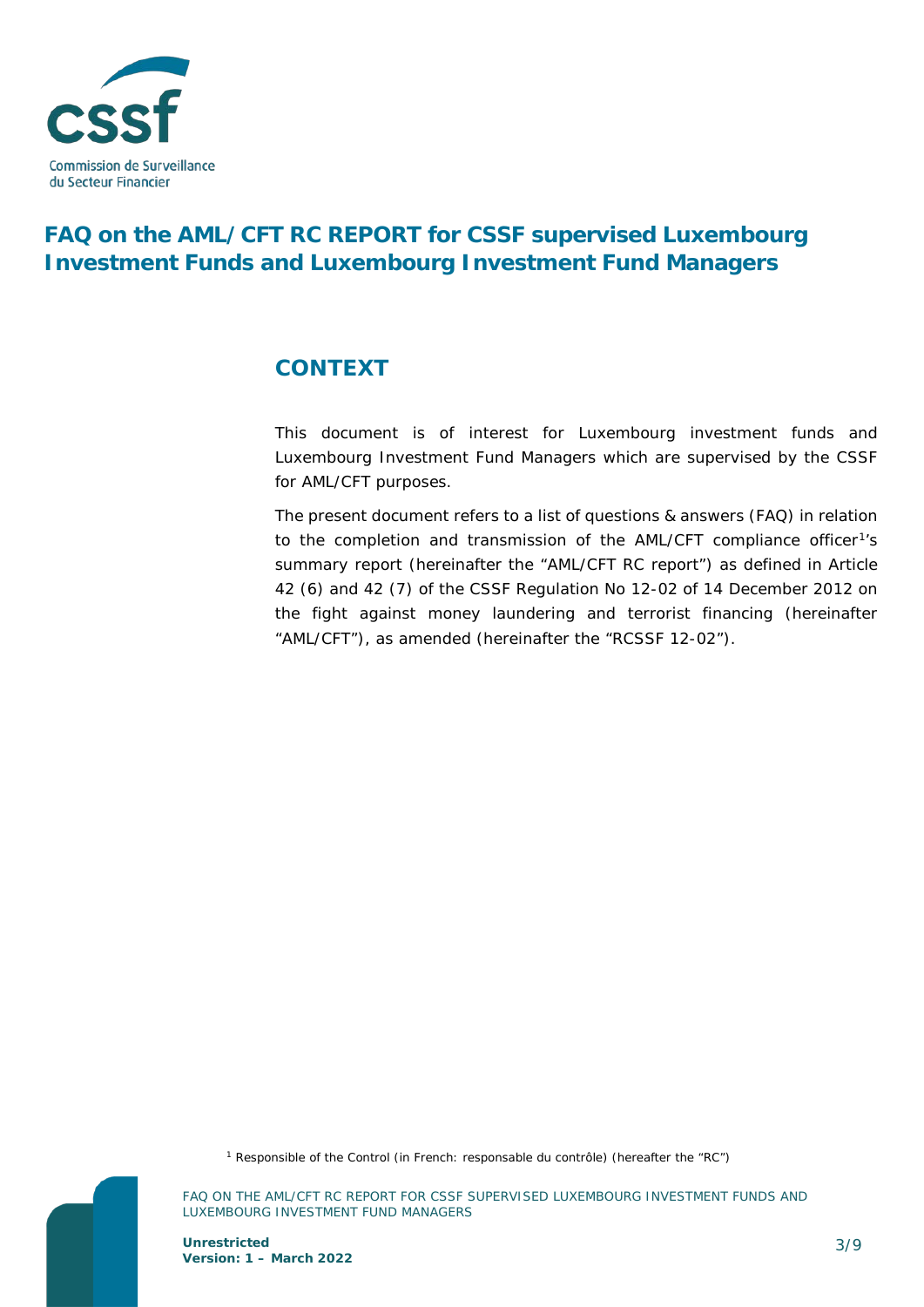

### <span id="page-3-0"></span>**Q1. Which entities are required to write and submit an AML/CFT RC report to the CSSF?**

Each entity supervised for AML/CFT purposes by the CSSF is subject to the requirements provided for in the RCSSF 12-02, and must therefore write an AML/CFT RC report notably to present it to the entity's management board ("the Board").

As per Article 42 (7) of the RCSSF 12-02, the following entities are required **to submit** the AML/CFT RC report to the CSSF:

- Luxembourg Investment Fund Managers;
- Luxembourg investment funds which have appointed a foreign Investment Fund Manager;
- Luxembourg investment funds which have not appointed an Investment Fund Manager ("self-managed funds").

### <span id="page-3-1"></span>**Q2. Should an entity be dissolved and placed into non-judicial liquidation, shall an AML/CFT RC report still be submitted?**

Yes, the entity must submit the AML/CFT RC report to the CSSF until the effective start date of the non-judicial liquidation. AML/CFT RC reports are no longer required after the start date of the non-judicial liquidation:

- For Luxembourg investment funds placed into non-judicial liquidation, AML/CFT RC reports are no longer required after the start date of the non-judicial liquidation. This applies for both funds in contractual form and funds in corporate form.
- For Luxembourg Investment Fund Managers ("IFM") placed into non-judicial liquidation, AML/CFT RC reports are no longer required after the start date of the non-judicial liquidation.

Since ML/FT risks still remain present during the non-judicial liquidation, the liquidator is responsible for the AML/CFT framework of the entity, in particular regarding the cooperation with the authorities.

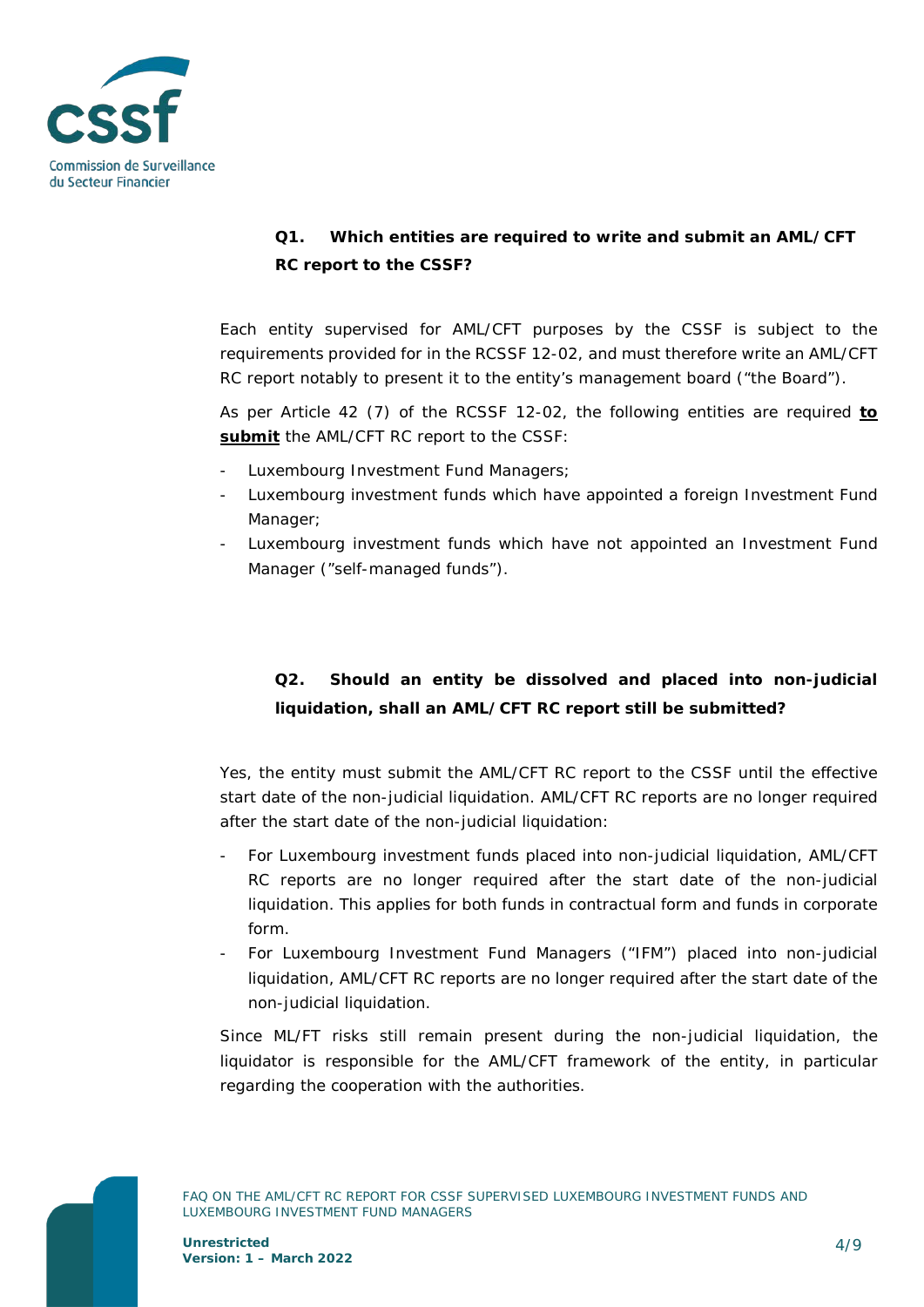

### <span id="page-4-0"></span>**Q3. What is the submission deadline for the AML/CFT RC report?**

In accordance with Article 42 (7) of the RCSSF 12-02, the entities are obliged to submit the AML/CFT RC report "*within five months following the end of the professional's financial year*."

Example: If the financial year end date is set 31/03/YYYY, the deadline to submit the RC report would be 31/08/YYYY at the latest.

### <span id="page-4-1"></span>**Q4. How should the AML/CFT RC report be transmitted to the CSSF?**

For entities subject to CSSF Circular 19/708, the AML/CFT RC report should be transmitted via the following secured system for electronic transmission accepted by the CSSF using the relevant nomenclature provided in the [annex of Circular 19/708:](https://www.cssf.lu/wp-content/uploads/cssf19_708_annex_eng.pdf)

- *e-file* communication platform; or
- *Sofie* communication platform.

For registered AIFMs, such reports must be transmitted via the edesk module "Demandes Génériques" with the specific mention "AML/CFT RC report".

#### <span id="page-4-2"></span>**Q5. Shall the AML/CFT RC report be signed by the RC?**

Yes, as per article 42 (6) of the RCSSF 12-02, it is one of the duties of the RC to prepare the AML/CFT RC report. The CSSF therefore also expects that the AML/CFT RC report is dated and signed by the RC.

In line with article 42(7), it shall be submitted by the Responsable du Respect.

#### <span id="page-4-3"></span>**Q6. Should "no findings" be reported in the AML/CFT RC report?**

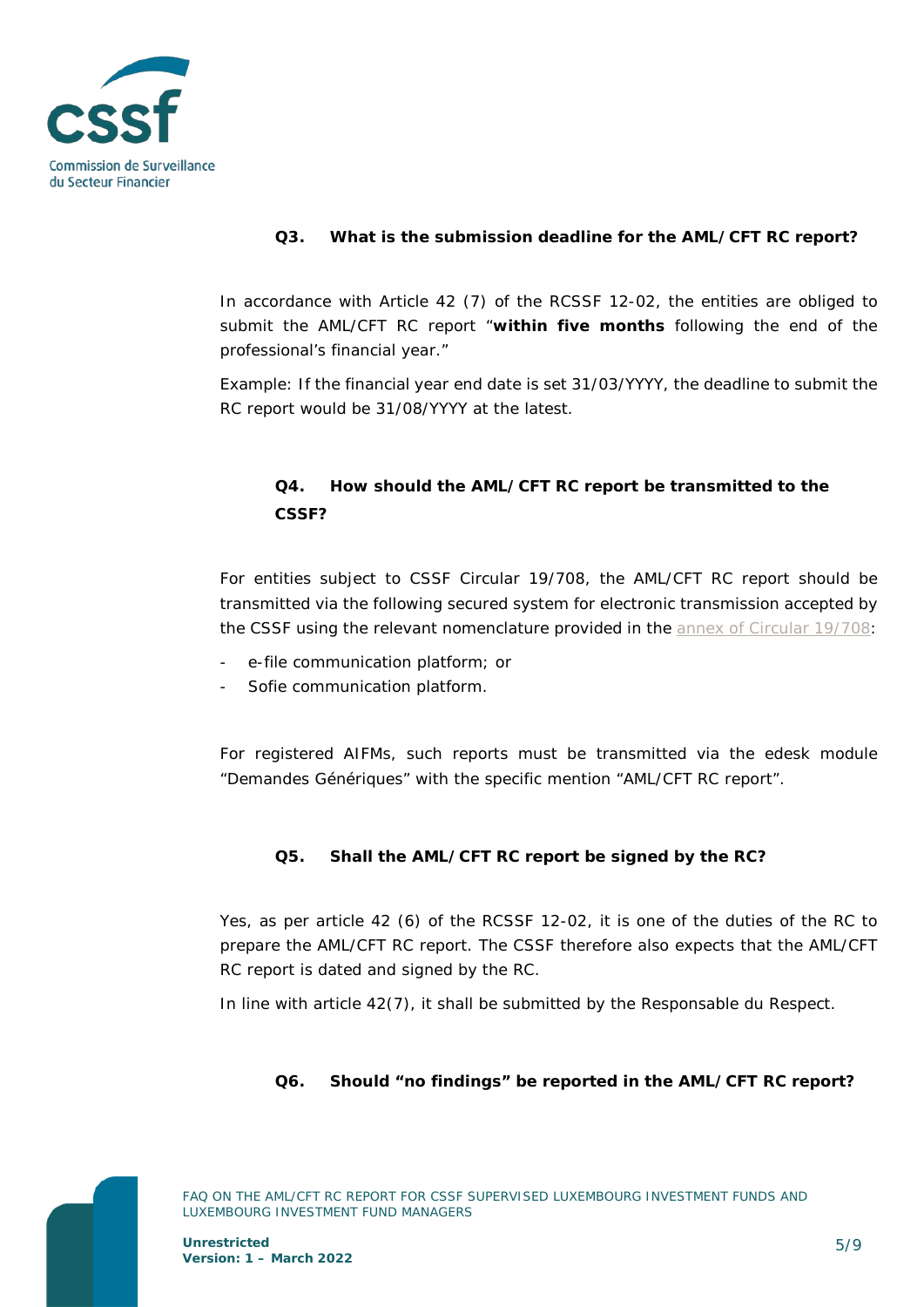

Yes, the CSSF expects that the AML/CFT RC report must clearly illustrate/demonstrate the results of the work of the RC. Consequently, if the inquiries and diligences conducted by the RC raised no shortcomings, this information must be mentioned in the report.

When shortcomings are identified, it is expected that their severity is assessed by the RC and that a remediation plan is proposed. Subsequent AML/CFT RC reports must include a follow-up/update of previous remediation plans.

### <span id="page-5-0"></span>**Q7. What should the AML/CFT RC report contain?**

For entities subject to CSSF Circular 18/698, the content of the AML/CFT RC report is detailed under point 318. In line with point 319 of said CSSF Circular, the AML/CFT risk assessment must be attached to the report.

For entities not subject to the aforementioned Circular, the AML/CFT RC report shall cover at a minimum the following topics:

- Overall Residual ML/TF risk assessment, including i.a. the ML/TF risk appetite, identified ML/TF risks and mitigation measures put in place, emerging ML/TF risks and their severity (in terms of impact);
- Results of AML/CFT due diligence on investors;
- Results of AML/CFT due diligence on high risk clients (e.g. PEP) (if any);
- Results of AML/CFT due diligence on initiators (even in case of group initiators);
- Results of AML/CFT due diligence on investment advisors (if any);
- Results of AML/CFT due diligence on distributors (if any);
- Results of AML/CFT due diligence on delegates and service providers (e.g. Registrar and Transfer Agents, External Portfolio Managers) (if any);
- Results of AML/CFT due diligence on cross-border intermediaries (if any);
- Results of AML/CFT due diligence on assets;
- Results of AML/CFT due diligence on blocked accounts (if any);
- Results of TFS screening;
- Outcome of verifications made by the RC that all appropriate staff has been trained on AML/CFT topics;
- List of cooperation with the Luxembourg authorities on AML/CFT topics and;
- Dedicated ML/TF shortcomings section (see Q6) including a remediation plan (if any).

As clarified under Q6, where no shortcomings have been identified, this should also be clearly indicated.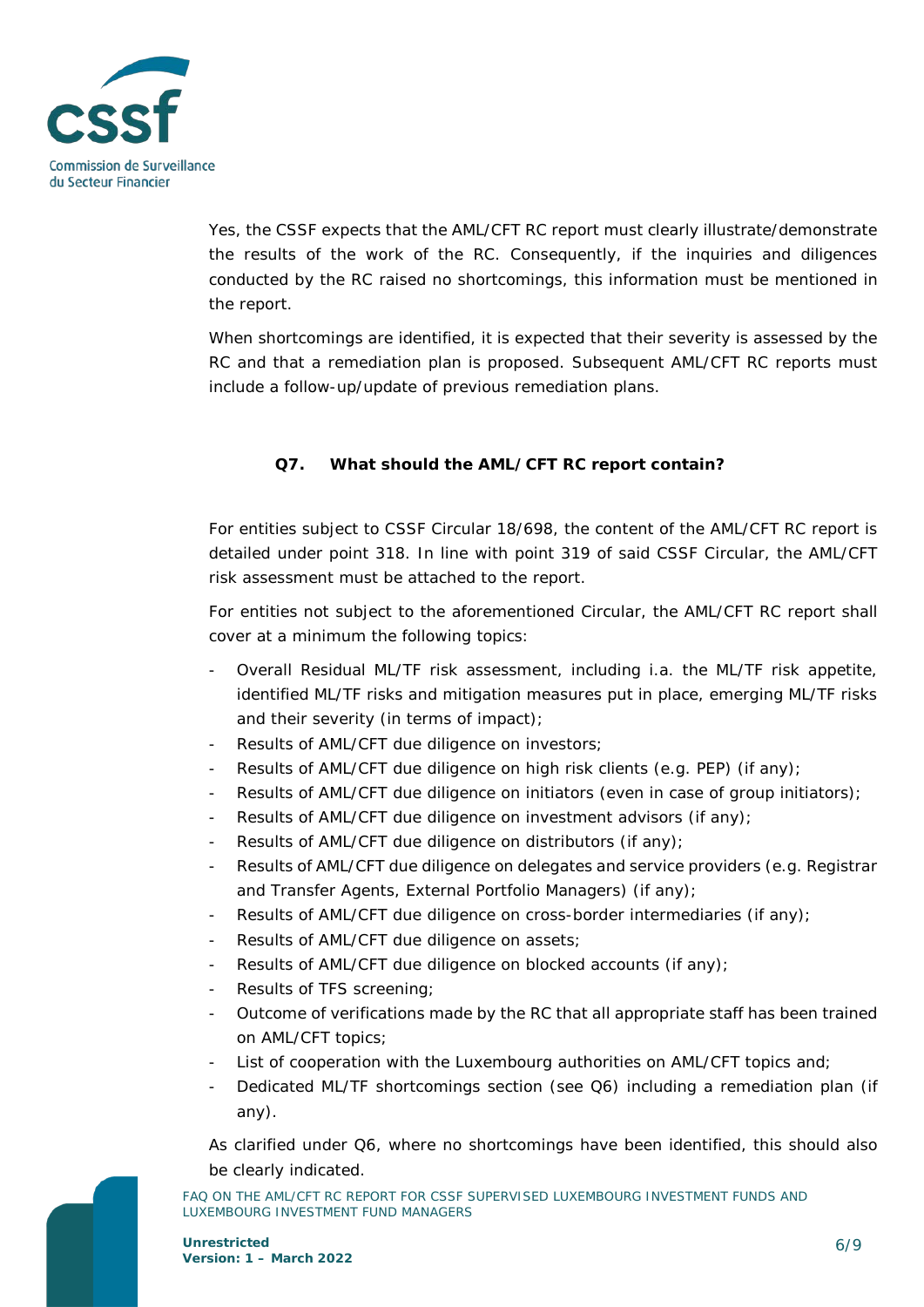

It is important to understand that the AML/CFT RC report shall be a consistent and accurate description of the work performed by the RC and of the related findings. It shall not be a mere description of the applicable laws, regulations and definitions.

The AML/CFT RC report should demonstrate that the RC has a good understanding of the entity's operating model (AML/CFT support staff, registrar and transfer agent ("RTA") network, distribution network, etc.) as well as the nature of the business, the applicable AML/CFT framework and the internal risk-based approach and for which the RC has tested the effectiveness.

#### <span id="page-6-0"></span>**Q8. What do you mean by "results of AML/CFT due diligence"?**

The AML/CFT RC report shall include quantitative results. For the section regarding the investors, the AML/CFT RC report shall include the number of newly accepted or rejected investors for the reference period, as well as the total number of investors within the shareholder register. In addition, the AML/CFT RC report shall include the type of initial and ongoing due diligences performed on the investors, as for example an enhanced due diligence on higher risk investors. The investor's file review frequency based on its risk scoring shall also be included.

In addition, the AML/CFT RC report shall provide information of a qualitative nature to explain the assessment by the RC of all the work performed.

### <span id="page-6-1"></span>**Q9. Extent of the RC's liability irrespective of his/her nomination date**

Should a recently appointed RC identify that the outgoing RC did not file the annual AML/CFT RC report, the CSSF expects the incoming RC to ensure that the AML/CFT RC report is submitted to the CSSF using the appropriate channels as explained under  $\Omega$ 

Should the incoming RC find out that no AML/CFT due diligence has been performed by the exiting RC, the CSSF expects the Board of the entity to submit a letter to explain the situation and the oversight performed by the Board / RR on the work of the leaving/exiting RC.

Said letter shall be sent in PDF format to "aml\_cft\_ifm@cssf.lu".

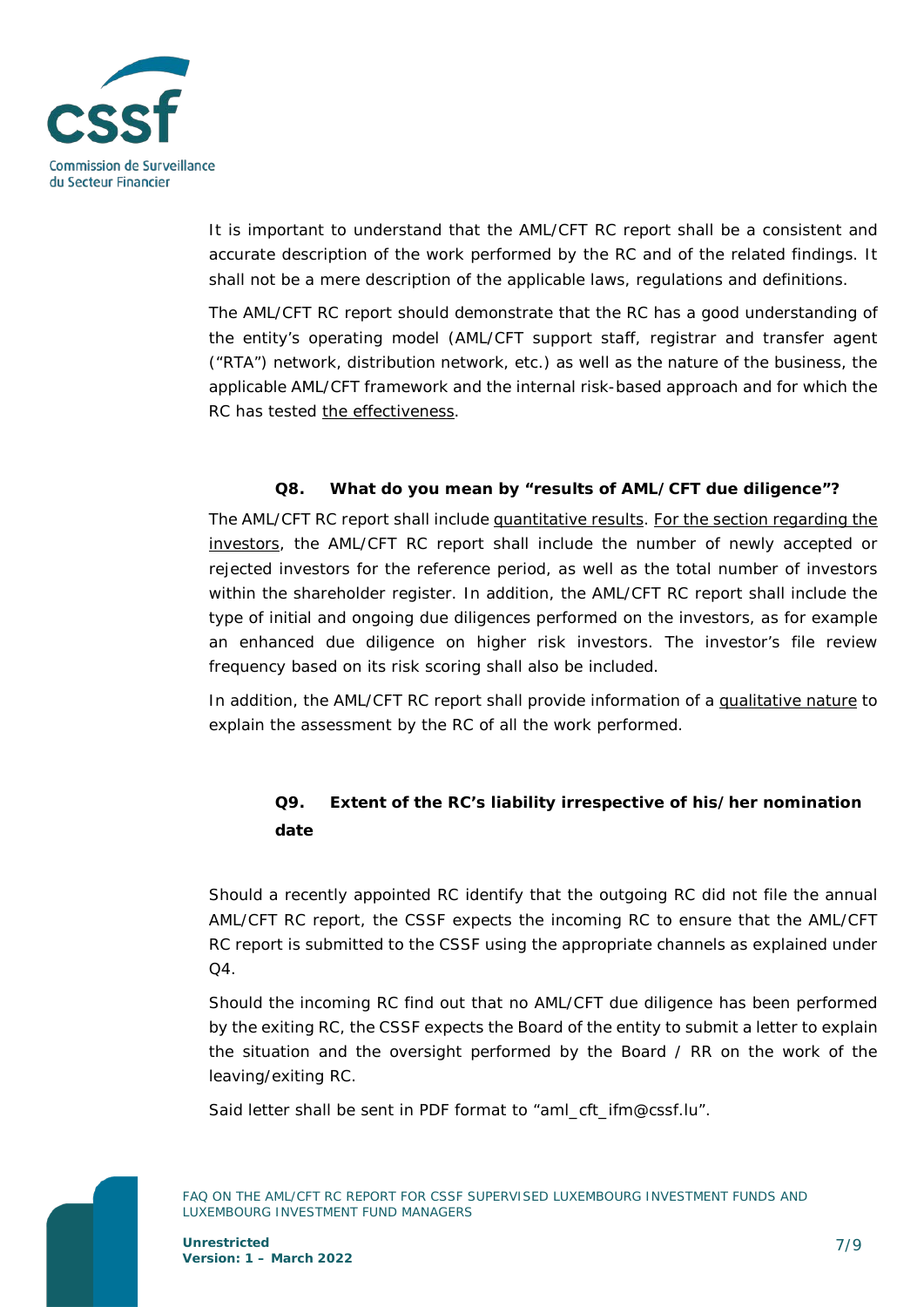

### <span id="page-7-0"></span>**Q10. Can the failure to submit an RC report lead to sanctions by the CSSF?**

Yes, a professional which would not provide the AML/CFT RC report can be subject to sanctions as detailed in article 8-4 of the AML Law of 12 November 2004 as amended.



FAQ ON THE AML/CFT RC REPORT FOR CSSF SUPERVISED LUXEMBOURG INVESTMENT FUNDS AND LUXEMBOURG INVESTMENT FUND MANAGERS

**Unrestricted Version: 1 – March 2022**